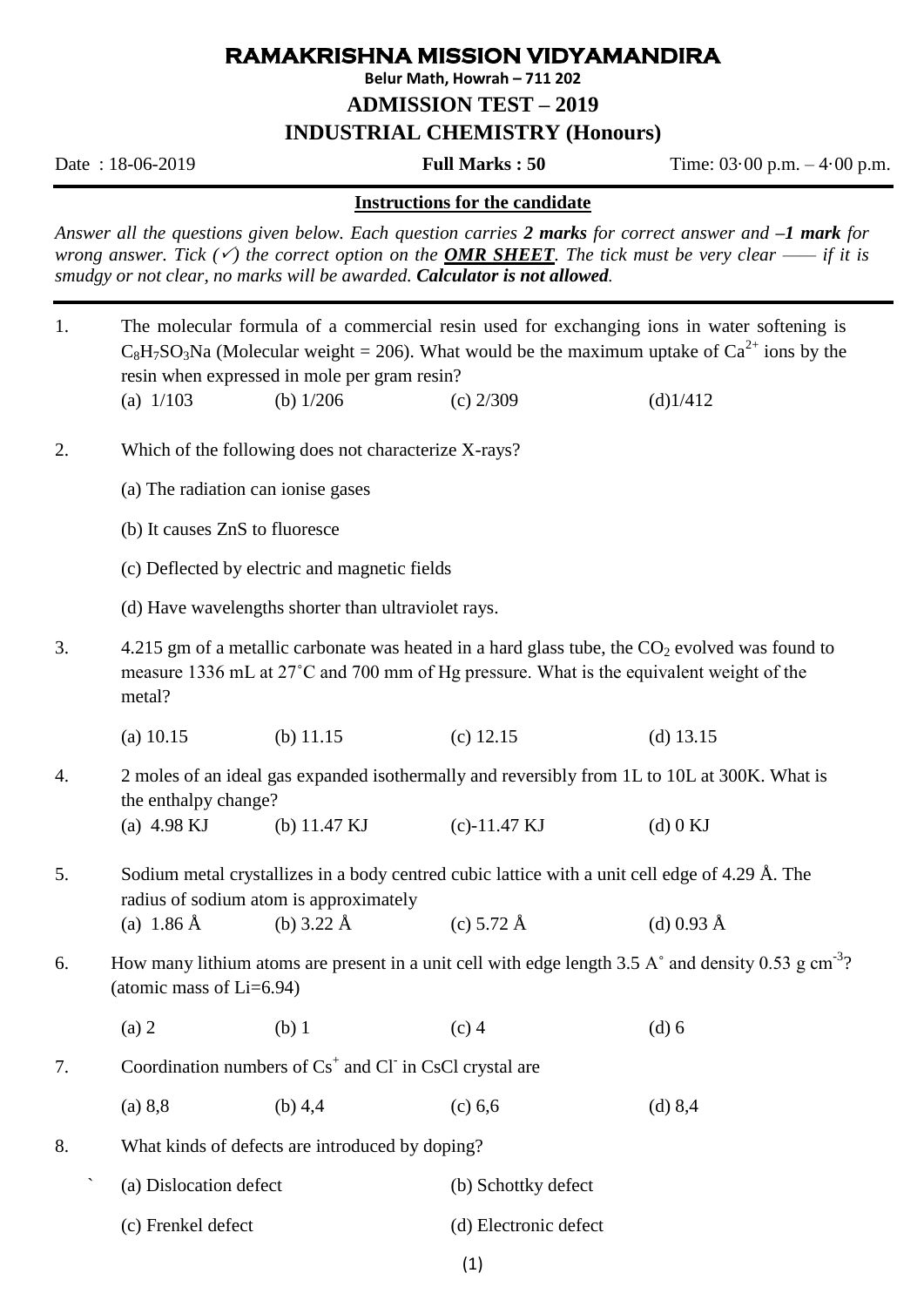| 9.                                                                                                                                                                                                               | The coordination number of a metal crystallising in a hexagonal closed packed structure is          |                                                                     |                                             |                                                          |  |  |
|------------------------------------------------------------------------------------------------------------------------------------------------------------------------------------------------------------------|-----------------------------------------------------------------------------------------------------|---------------------------------------------------------------------|---------------------------------------------|----------------------------------------------------------|--|--|
|                                                                                                                                                                                                                  | $(a)$ 4                                                                                             | $(b)$ 12                                                            | (c) 8                                       | (d) 6                                                    |  |  |
| 10.                                                                                                                                                                                                              |                                                                                                     | Saturated solution of $KNO_3$ is used to make "salt-bridge" because |                                             |                                                          |  |  |
|                                                                                                                                                                                                                  | (a) Velocity of $K^+$ is greater than that of $NO_3^-$                                              |                                                                     |                                             |                                                          |  |  |
|                                                                                                                                                                                                                  | (b) Velocity of $NO_3$ is greater than that of $K^+$                                                |                                                                     |                                             |                                                          |  |  |
|                                                                                                                                                                                                                  | (c) Velocities of both $K^+$ and $NO_3^-$ are nearly same                                           |                                                                     |                                             |                                                          |  |  |
|                                                                                                                                                                                                                  | (d) $KNO3$ is highly soluble in water                                                               |                                                                     |                                             |                                                          |  |  |
| 11.                                                                                                                                                                                                              | When a lead storage battery is discharge                                                            |                                                                     |                                             |                                                          |  |  |
|                                                                                                                                                                                                                  | (a) $SO_2$ is evolved                                                                               |                                                                     | (b) lead is formed                          |                                                          |  |  |
|                                                                                                                                                                                                                  | (c) lead sulphate is consumed                                                                       |                                                                     | (d) Sulphuric acid is consumed              |                                                          |  |  |
| A 100 watt, 110 V incandescent lamp is connected in series with an electrolyte cell containing<br>12.<br>cadmium sulphate solution. What weight of cadmium will be deposited by the current flowing<br>for 10 h? |                                                                                                     |                                                                     |                                             |                                                          |  |  |
|                                                                                                                                                                                                                  | (a) 16.1                                                                                            | (b) $17.1$                                                          | $(c)$ 18.1                                  | $(d)$ 19.1                                               |  |  |
| The rate of reaction doubles when its temperature changes from 300K to 310K. Activation<br>13.<br>energy of such a reaction will be $(R=8.314JK^{-1}mol^{-1}$ and $log2=0.301)$                                  |                                                                                                     |                                                                     |                                             |                                                          |  |  |
|                                                                                                                                                                                                                  | (a) 53.6 KJ mol <sup>-1</sup>                                                                       | (b) 48.6 KJ mol <sup>-1</sup>                                       | (c) 58.6 KJ mol <sup>-1</sup>               | (d) 60.5 KJ mol <sup>-1</sup>                            |  |  |
| 14.                                                                                                                                                                                                              | Lyophilic sols are                                                                                  |                                                                     |                                             |                                                          |  |  |
|                                                                                                                                                                                                                  | (a) Irreversible sols                                                                               |                                                                     | (b) prepared from inorganic compounds       |                                                          |  |  |
|                                                                                                                                                                                                                  | (c) coagulated by adding electrolytes                                                               |                                                                     | (d) self-stabilising                        |                                                          |  |  |
| 15.                                                                                                                                                                                                              | The metallic lustre exhibited by sodium metal is explained by                                       |                                                                     |                                             |                                                          |  |  |
|                                                                                                                                                                                                                  | (a) Diffusion of sodium ions                                                                        |                                                                     | (b) Oscillation of loose electron           |                                                          |  |  |
|                                                                                                                                                                                                                  | (c) excitation of free protons                                                                      |                                                                     | (d) Existence of body centred cubic lattice |                                                          |  |  |
| 16.                                                                                                                                                                                                              | Name the structure of silicates in which three oxygen atoms of $[SiO4]$ <sup>4-</sup> are shared is |                                                                     |                                             |                                                          |  |  |
|                                                                                                                                                                                                                  | (a) Pyrosilicate                                                                                    | (b) sheet silicate                                                  |                                             | (c) linear chain silicate (d) three dimensional silicate |  |  |
| 17.                                                                                                                                                                                                              | Chlorine acts as bleaching agent only in the presence of                                            |                                                                     |                                             |                                                          |  |  |
|                                                                                                                                                                                                                  | (a) dry air                                                                                         | (b) moisture                                                        | (c) sunlight                                | (d) pure oxygen                                          |  |  |
| 18.                                                                                                                                                                                                              | The colour of light absorbed by an aqueous solution of CuSO4 is                                     |                                                                     |                                             |                                                          |  |  |
|                                                                                                                                                                                                                  | (a) Orange red                                                                                      | (b) blue-green                                                      | (c) yellow                                  | (d) violet                                               |  |  |
|                                                                                                                                                                                                                  |                                                                                                     |                                                                     |                                             |                                                          |  |  |